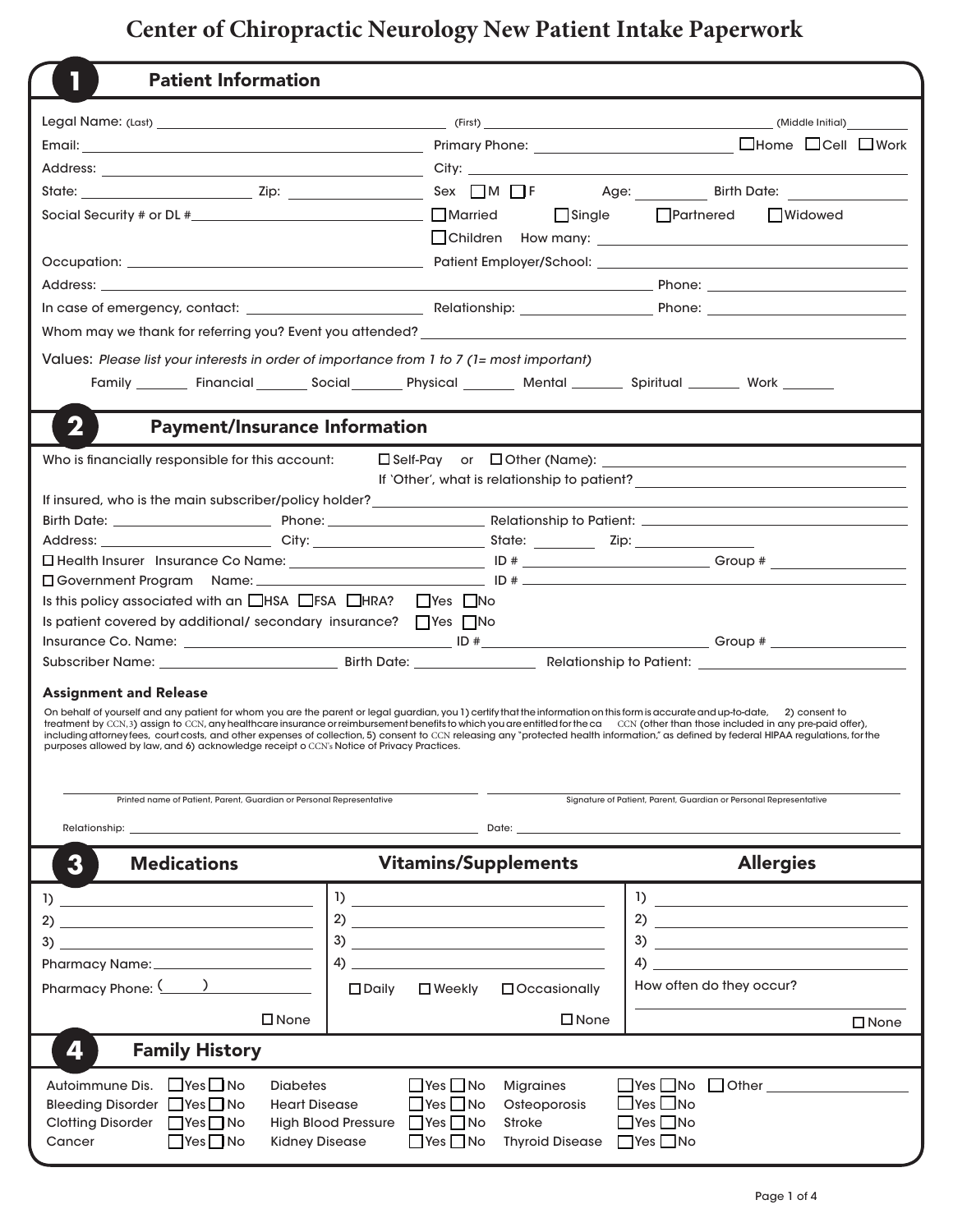| 5<br><b>Medical History</b>                                                                                                                                                                                                                                                                                                                                                                                                                          |
|------------------------------------------------------------------------------------------------------------------------------------------------------------------------------------------------------------------------------------------------------------------------------------------------------------------------------------------------------------------------------------------------------------------------------------------------------|
| Name and address of other doctor(s):                                                                                                                                                                                                                                                                                                                                                                                                                 |
| Date of Last:                                                                                                                                                                                                                                                                                                                                                                                                                                        |
|                                                                                                                                                                                                                                                                                                                                                                                                                                                      |
| Mark "Yes" or "No" to indicate whether you have experienced each of the following and complete the information below:                                                                                                                                                                                                                                                                                                                                |
| Chemical Depend./<br>AIDS/HIV<br>$\Box$ Yes $\Box$ No<br>Hernia<br>$\Box$ Yes $\Box$ No<br><b>Pinched Nerve</b><br>$\Box$ Yes $\Box$ No                                                                                                                                                                                                                                                                                                              |
| Alchoholism<br>   Yes   No<br>$\Box$ Yes $\Box$ No<br><b>Herniated Disk</b><br>$\Box$ Yes $\Box$ No<br>$\Box$ Yes $\Box$ No<br>Pneumonia<br>Allergies<br>$\Box$ Yes $\Box$ No<br>Chicken Pox<br>$\Box$ Yes $\Box$ No<br>Prostate Problem □ Yes □ No<br>Anemia<br>$\Box$ Yes $\Box$ No<br>Hypertension                                                                                                                                                |
| <b>Clotting Disorder</b><br>$\Box$ Yes $\Box$ No<br>Anxiety/Depressior <sup>1</sup> Yes <sup>1</sup> No<br><b>Kidney Disease</b><br>$\Box$ Yes $\Box$ No<br>Psychiatric Care   Yes   No                                                                                                                                                                                                                                                              |
| $\Box$ Yes $\Box$ No<br><b>Diabetes</b><br><b>Liver Disease</b><br>Appendicitis<br>$\Box$ Yes $\Box$ No<br>$\Box$ Yes $\Box$ No<br>Rheum. Arthritis<br>$\Box$ Yes $\Box$ No                                                                                                                                                                                                                                                                          |
| <b>Eating Disorder</b><br>$\Box$ Yes $\Box$ No<br>Arthritis<br>$\Box$ Yes $\Box$ No<br><b>Migraines</b><br>$\Box$ Yes $\Box$ No<br><b>STD</b><br>$\Box$ Yes $\Box$ No<br>$\Box$ Yes $\Box$ No<br>Emphysema<br>Asthma<br>∩Yes∩No<br><b>Mononucleosis</b><br>$\Box$ Yes $\Box$ No<br>Stroke<br>$\Box$ Yes $\Box$ No                                                                                                                                    |
| <b>Epilepsy/Seizure Dis.</b> $\Box$ Yes $\Box$ No<br>Autoimmune Dis. □ Yes □ No<br><b>MS</b><br>$\Box$ Yes $\Box$ No<br>Thyroid Disease □ Yes □ No                                                                                                                                                                                                                                                                                                   |
| <b>Headaches</b><br>$\Box$ Yes $\Box$ No<br>Osteoporosis<br>Bleeding Disorder Ses No<br>$\Box$ Yes $\Box$ No<br>Tuberculosis<br>$\Box$ Yes $\Box$ No<br><b>Heart Disease</b><br>$\Box$ Yes $\Box$ No<br>Pacemaker<br>Tumors, Growths □ Yes □ No<br><b>Bronchitis</b><br>$\Box$ Yes $\Box$ No<br>$\Box$ Yes $\Box$ No                                                                                                                                 |
| $\Box$ Yes $\Box$ No<br>Hepatitis<br>Parkinson's<br>$\Box$ Yes $\Box$ No<br>$\Box$ Yes $\Box$ No<br>$\Box$ Yes $\Box$ No<br><b>Ulcers</b><br>Cancer                                                                                                                                                                                                                                                                                                  |
| Are you pregnant?   Yes   No<br>If yes, how many weeks?<br>$\Box$ Other $\_\_\_\_\_\_\_\_\_\_\_\_\_$                                                                                                                                                                                                                                                                                                                                                 |
| 7<br>6<br><b>Motor Vehicle Accident</b><br><b>Motor Vehicle Accident</b><br>□ Denied<br>□ Denied                                                                                                                                                                                                                                                                                                                                                     |
| Please indicate any motor vehicle accidents below, making sure to<br>Please indicate any motor vehicle accidents below, making sure to<br>note any minor accidents or those that have taken place 5+ years ago.<br>note any minor accidents or those that have taken place 5+ years ago.                                                                                                                                                             |
| Date of Accident (MO - YR): _____ - _____<br>Date of Accident (MO - YR): ______ - _____                                                                                                                                                                                                                                                                                                                                                              |
| Impact: □ Front □ Rear □ Side/Passenger □ Side/Driver<br>Impact: □ Front □ Rear □ Side/Passenger □ Side/Driver<br>$\Box$ Seat Belt<br>$\Box$ Seat Belt                                                                                                                                                                                                                                                                                               |
| $\Box$ Airbag(s)<br>$\Box$ Airbag(s)<br>Speed at which your car was traveling: ___________<br>Speed at which your car was traveling: ___________                                                                                                                                                                                                                                                                                                     |
| Speed at which the second car struck your car: __________<br>Speed at which the second car struck your car: ___________                                                                                                                                                                                                                                                                                                                              |
| <b>Medical Care Description:</b><br><b>Medical Care Description:</b>                                                                                                                                                                                                                                                                                                                                                                                 |
|                                                                                                                                                                                                                                                                                                                                                                                                                                                      |
| <b>Chiropractic Care Description:</b><br><b>Chiropractic Care Description:</b>                                                                                                                                                                                                                                                                                                                                                                       |
|                                                                                                                                                                                                                                                                                                                                                                                                                                                      |
|                                                                                                                                                                                                                                                                                                                                                                                                                                                      |
| Please indicate any physical and/or trauma occurences below, making sure<br><b>Physical &amp; Trauma Information</b><br>О<br>to note any minor injuries as well by checking 'Yes'. Please describe when applicable.                                                                                                                                                                                                                                  |
| Work Activities: Sitting Standing Standing Suite Labor Steary Labor Statised Contract and Control of Activities: N                                                                                                                                                                                                                                                                                                                                   |
| $\Box$ No<br>Work Injuries:<br>$\Box$ Yes<br>If yes: $\overline{\phantom{a}}$                                                                                                                                                                                                                                                                                                                                                                        |
| Sport Activities: _________________                                                                                                                                                                                                                                                                                                                                                                                                                  |
| $\Box$ No<br>Sport Injuries:<br>  Yes                                                                                                                                                                                                                                                                                                                                                                                                                |
| Exercise:<br>None<br>$\Box$ Light                                                                                                                                                                                                                                                                                                                                                                                                                    |
| Home Injuries: Yes<br>$\Box$ No                                                                                                                                                                                                                                                                                                                                                                                                                      |
| □Nicotine □ Alcohol □ Coffee/Caffeine Drinks □ High Stress Level □ None<br>Habits:                                                                                                                                                                                                                                                                                                                                                                   |
| How Often? Daily Weekly Occasionally<br>How Much? _________________<br><u> 1990 - Johann Barbara, m</u>                                                                                                                                                                                                                                                                                                                                              |
| Falls:<br><b>Yes</b><br>$\overline{\phantom{a}}$ No<br>If yes: $\overline{\phantom{a}}$                                                                                                                                                                                                                                                                                                                                                              |
| Head Injuries:<br>$\Box$ No<br>  Yes<br>If yes: $\overline{\phantom{a}}$                                                                                                                                                                                                                                                                                                                                                                             |
| Dislocations:<br>$\vert$ No<br>  Yes<br>If yes: $\frac{1}{\sqrt{1-\frac{1}{2}}\sqrt{1-\frac{1}{2}}\sqrt{1-\frac{1}{2}}\sqrt{1-\frac{1}{2}}\sqrt{1-\frac{1}{2}}\sqrt{1-\frac{1}{2}}\sqrt{1-\frac{1}{2}}\sqrt{1-\frac{1}{2}}\sqrt{1-\frac{1}{2}}\sqrt{1-\frac{1}{2}}\sqrt{1-\frac{1}{2}}\sqrt{1-\frac{1}{2}}\sqrt{1-\frac{1}{2}}\sqrt{1-\frac{1}{2}}\sqrt{1-\frac{1}{2}}\sqrt{1-\frac{1}{2}}\sqrt{1-\frac{1}{2}}\sqrt{1-\frac{1}{2}}\sqrt{1-\frac{1}{$ |
| Broken Bones:   Yes<br>$\vert$ No<br>If yes: $\frac{1}{2}$ if yes:                                                                                                                                                                                                                                                                                                                                                                                   |
| $\overline{\phantom{a}}$ No<br>$ $ Yes<br>Surgeries:<br>If yes: $\frac{1}{2}$ is the set of the set of the set of the set of the set of the set of the set of the set of the set of the set of the set of the set of the set of the set of the set of the set of the set of the set of th                                                                                                                                                            |
| $\Box$ Vaginal<br>Complications: $\Box$ Breech<br>Fetal Distress<br>$\Box$ CPD<br><b>□Placenta Previa</b><br>Your Birth Delivery:<br><b>Cesarean</b><br>Unknown<br>□Premature □Umbilical Cord □Meconium Aspiration □None                                                                                                                                                                                                                             |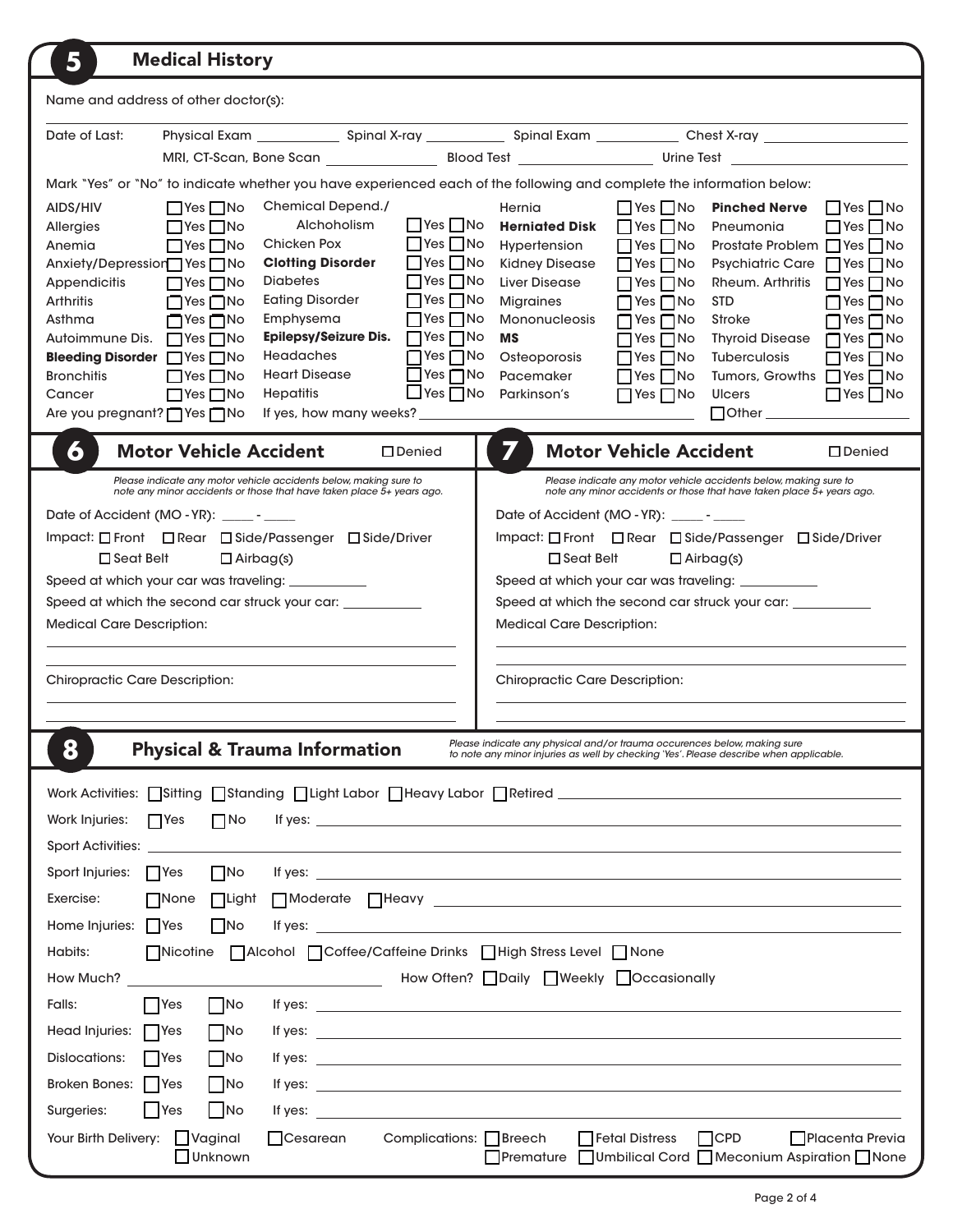| Please note ONE complaint in the following section. The Primary Complaint is<br>9<br><b>Primary Complaint</b><br>your chief complaint or most problematic concern at this time that brought you in today.                                 | $\square$ Denied                    |
|-------------------------------------------------------------------------------------------------------------------------------------------------------------------------------------------------------------------------------------------|-------------------------------------|
|                                                                                                                                                                                                                                           |                                     |
|                                                                                                                                                                                                                                           |                                     |
|                                                                                                                                                                                                                                           |                                     |
|                                                                                                                                                                                                                                           |                                     |
| $\Box$                                                                                                                                                                                                                                    |                                     |
| Is this condition getting progressively worse? OYes ONo OUnknown                                                                                                                                                                          |                                     |
| Mark an X on the picture where you have pain, numbness or tingling:                                                                                                                                                                       |                                     |
| Rate the severity of your pain  at its worst:<br>(least pain) 0   2   3   4   5   6   7   8   9   10 (severe pain)                                                                                                                        | □<br>Г                              |
| at its least severe: (least pain) 0 2 3 4 5 6 7 8 9 10 (severe pain)<br>(please circle)                                                                                                                                                   |                                     |
| at present moment: (least pain) 0   2 3 4 5 6 7 8 9 10 (severe pain)                                                                                                                                                                      |                                     |
| Type of pain: $\square$ <b>Sharp</b> $\square$ Dull<br>□ Throbbing □ Numbness □ Aching<br>$\square$ Shooting                                                                                                                              |                                     |
| $\Box$ Burning $\Box$ Tingling $\Box$ Cramps<br>$\square$ Stiffness<br>□Swelling □ Other__________                                                                                                                                        |                                     |
| Does the pain travel from one location to another? From where to where? _______________<br>How often do you have this pain? □ Constantly □ Comes and goes □ Infrequently □ Daily □ Weekly □ Monthly                                       |                                     |
| Do activities make it worse in the AM or PM? $\Box$ AM<br>$\square$ PM<br>$\Box$ N/A                                                                                                                                                      |                                     |
| $\square$ Sleep<br>□ Daily Routine □ Recreation □ N/A<br>Which activities are affected by this?<br>$\square$ Work                                                                                                                         | $\Box$ Other                        |
| $\Box$ Sitting<br>$\square$ Bending<br>$\square$ Standing<br>$\square$ Walking<br>□ Lying Down                                                                                                                                            |                                     |
| Past Treatments: □ Medications □ Surgery □ Physical Therapy<br>□ Chiropractic Services □ None □ Other                                                                                                                                     |                                     |
| Were they successful? $\Box$ Yes                                                                                                                                                                                                          | $\square$ No                        |
|                                                                                                                                                                                                                                           |                                     |
| Notes:                                                                                                                                                                                                                                    |                                     |
| Please note ONE complaint in the following section. The Additional Complaint I is any other<br><b>Additional Complaint I</b><br>10<br>problem/complaint you may be experiencing that you would like the office to be made aware.          | $\square$ Denied                    |
|                                                                                                                                                                                                                                           |                                     |
|                                                                                                                                                                                                                                           |                                     |
|                                                                                                                                                                                                                                           |                                     |
| $\square$ PM<br>Do activities make it worse in the AM or PM?<br>$\Box$ AM<br>$\Box$ N/A                                                                                                                                                   |                                     |
| Rate the severity of your pain at the present moment: (least pain) <sup>[0][1][2][3][4][5][6][7][8][9][1][3][9][1][3][9][1][3][9][1][3][9][1][3][9][1][3][9][1][3][9][1][3][9][1][3][9][1][3][9][1][3][9][1][3][9][1][3][9][1][3][9</sup> |                                     |
| Type of pain: $\Box$ Sharp $\Box$ Dull<br>□ Throbbing □ Numbness □ Aching<br>$\square$ Shooting                                                                                                                                           |                                     |
| □ Burning □ Tingling □ Cramps □ Stiffness<br>$\square$ Swelling                                                                                                                                                                           |                                     |
| Does the pain travel from one location to another? From where to where? _____________                                                                                                                                                     |                                     |
| Which activities are affected by this? $\square$ Work<br>□ Daily Routine □ Recreation □ N/A<br>$\square$ Sleep                                                                                                                            | $\Box$ Other                        |
| $\Box$ Sitting<br>$\Box$ Standing<br>$\square$ Walking<br>$\square$ Bending<br>$\Box$ Lying Down                                                                                                                                          |                                     |
| Past Treatments: $\Box$ Medications $\Box$ Surgery $\Box$ Physical Therapy<br>$\Box$ Chiropractic Services<br>$\square$ None                                                                                                              | $\Box$ Other $\qquad \qquad \qquad$ |
| Were they successful? $\Box$ Yes                                                                                                                                                                                                          | $\Box$ No                           |
|                                                                                                                                                                                                                                           |                                     |
| Notes:                                                                                                                                                                                                                                    |                                     |
| Please note ONE complaint in the following section. The Additional Complaint II is any other<br>11<br><b>Additional Complaint II</b><br>problem/complaint you may be experiencing that you would like the office to be made aware.        | $\square$ Denied                    |
| Additional complaint experience of the state of the state of the state of the state of the state of the state of the state of the state of the state of the state of the state of the state of the state of the state of the s            |                                     |
| Please describe the condition <b>contract to the condition contract to the condition contract to the condition</b>                                                                                                                        |                                     |
| How often does it occur? The common state of the control of the control of the control of the control of the control of the control of the control of the control of the control of the control of the control of the control             |                                     |
| Do activities make it worse in the AM or PM?<br>$\square$ AM<br>$\square$ PM<br>$\Box N/A$                                                                                                                                                |                                     |
| Rate the severity of your pain at the present moment: (least pain) <sup>[0][1][2][3][4][5][6][7][3][9][10] (severe pain)</sup>                                                                                                            |                                     |
| $\Box$ Throbbing $\Box$ Numbness $\Box$ Aching<br>Type of pain: $\Box$ Sharp<br>$\square$ Dull<br>$\square$ Shooting                                                                                                                      |                                     |
| $\Box$ Burning $\Box$ Tingling $\Box$ Cramps<br>$\Box$ Stiffness<br>$\square$ Swelling<br>$\Box$ Other                                                                                                                                    |                                     |
| Does the pain travel from one location to another? From where to where?                                                                                                                                                                   |                                     |
| □ Recreation □ N/A<br>Which activities are affected by this?<br>$\square$ Work<br>$\Box$ Sleep<br>$\Box$ Daily Routine                                                                                                                    | $\Box$ Other                        |
| $\Box$ Walking<br>$\Box$ Sitting<br>$\Box$ Standing<br>$\Box$ Bending<br>$\Box$ Lying Down                                                                                                                                                |                                     |
| Past Treatments: □ Medications □ Surgery □ Physical Therapy<br>$\Box$ Chiropractic Services $\Box$ None                                                                                                                                   | $\Box$ Other $\Box$                 |
| Were they successful? Yes                                                                                                                                                                                                                 | $\Box$ No                           |
|                                                                                                                                                                                                                                           |                                     |
| Notes:                                                                                                                                                                                                                                    |                                     |